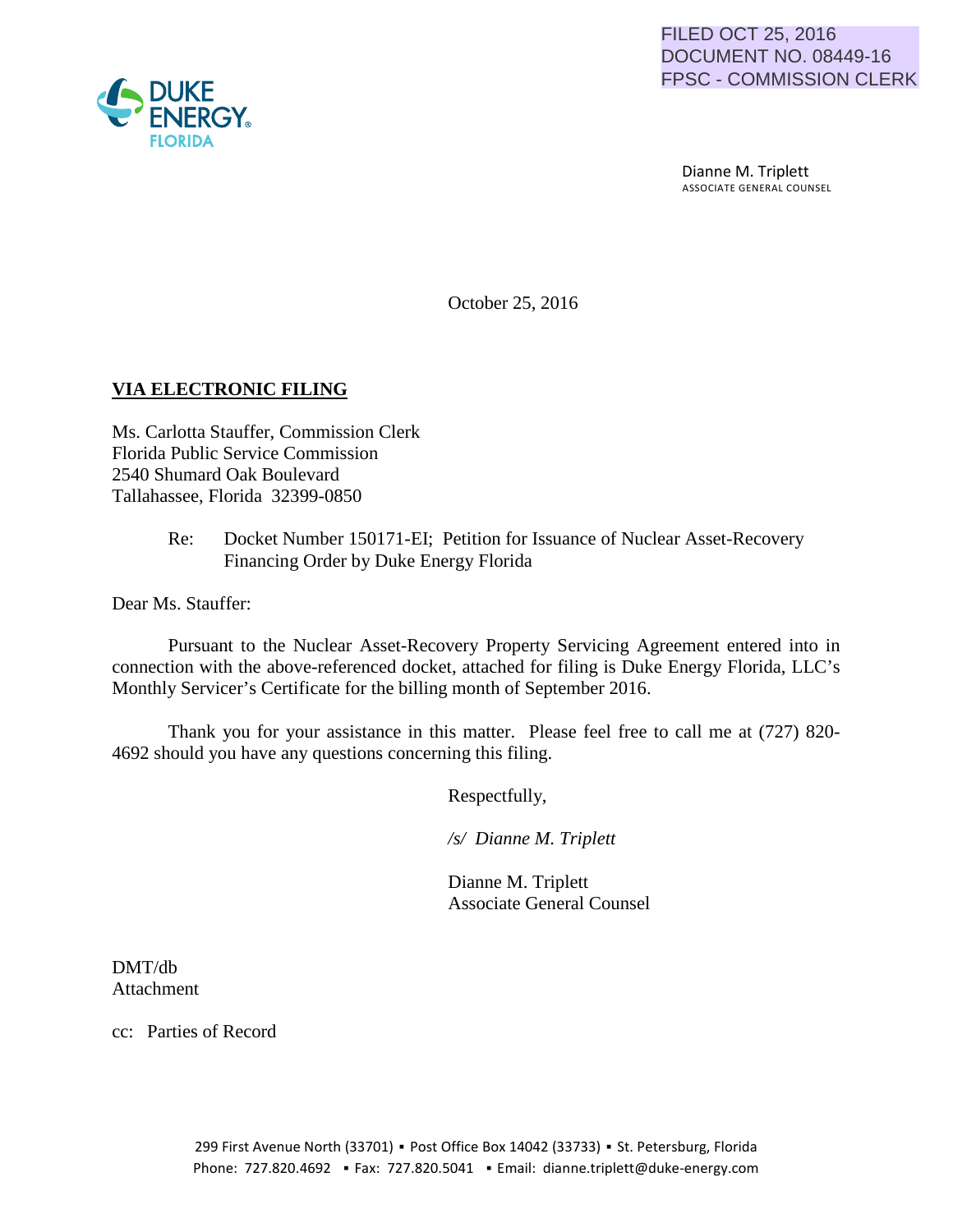## **MONTHLY SERVICER'S CERTIFICATE DUKE ENERGY FLORIDA PROJECT FINANCE, llC**

### **\$1,294,290,000 Series A Senior Secured Nuclear Asset-Recovery Bonds**

Pursuant to SECTION 3.01(b) ot the Nuclear Asset-Recovery Property Servicing Agreement dated as of June 22, 2016 by and between Duke Energy Florida, Inc., as Servicer, and Duke Energy Florida Project Finance, LLC, as Issuer (the "Servicing Agreement"), the Servicer does hereby certify as follows:

Capitalized terms used but not defined in this Monthly Servicer's Certificate have their respective meanings as set forth in the Servicing Agreement. References herein to certain sections and subsections are references to the respective sections or subsections of the Servicing Agreement.

#### Current BILLING MONTH: **September 2016**

#### Current BILLING MONTH: 8/30/2016-9/28/2016

| Standard Billing for prior BILLING MONTH: August 2016          |                   |       |
|----------------------------------------------------------------|-------------------|-------|
| <b>Residential Total Billed</b>                                | \$<br>269,718,390 |       |
| Residential NUCLEAR ASSET-RECOVERY CHARGE ("NARC") Billed      | 6,440,618         | 2.39% |
|                                                                |                   |       |
| General Service Non-Demand Total Billed                        | 23,737,224        |       |
| General Service Non-Demand NARC Billed                         | 458,174           | 1.93% |
| General Service Billed                                         | 1,173,561         |       |
| <b>General Service NARC Billed</b>                             | 23,766            |       |
|                                                                |                   | 2.03% |
| General Service Demand Total Billed                            | 116,112,292       |       |
| General Service Demand NARC Billed                             | 2,869,998         | 2.47% |
|                                                                |                   |       |
| Curtailable Total Billed                                       | 1,099,299         |       |
| Curtailable NARC Billed                                        | 18,597            | 1.69% |
| Interruptible Total Billed                                     | 8,521,650         |       |
| Interruptible NARC Billed                                      | 238,044           | 2.79% |
|                                                                |                   |       |
| <b>Lighting Total Billed</b>                                   | 1,916,548         |       |
| <b>Lighting NARC Billed</b>                                    | 13,902            | 0.73% |
| YTD Net Write-offs as a % of Total Billed Revenue (see Note 1) |                   |       |
| Non-Residential Class Customer Write-offs                      |                   |       |
| Residential Class Customer Write-offs                          |                   |       |
| <b>Total Write-offs</b>                                        | 0.17%             |       |
| Aggregate NARC Collections (see Note 2)                        |                   |       |
| <b>Total NARC Remitted for Current BILLING MONTH</b>           |                   |       |
| <b>Residential NARC Collected</b>                              | \$<br>6,624,088   |       |
| General Service Non-Demand NARC Collected                      | 471,226           |       |
| <b>General Service NARC Collected</b>                          | 24,443            |       |
| <b>General Service Demand NARC Collected</b>                   | 2,951,754         |       |
| <b>Curtailable NARC Collected</b>                              | 19,126            |       |
| Interruptible NARC Collected                                   | 244,825           |       |
| <b>Lighting NARC Collected</b>                                 | 14,298            |       |
| <b>Sub-Total of NARC Collected</b>                             | \$<br>10,349,761  |       |
| <b>Total Current NARC Collected and Remitted</b>               | \$<br>10,349,761  |       |